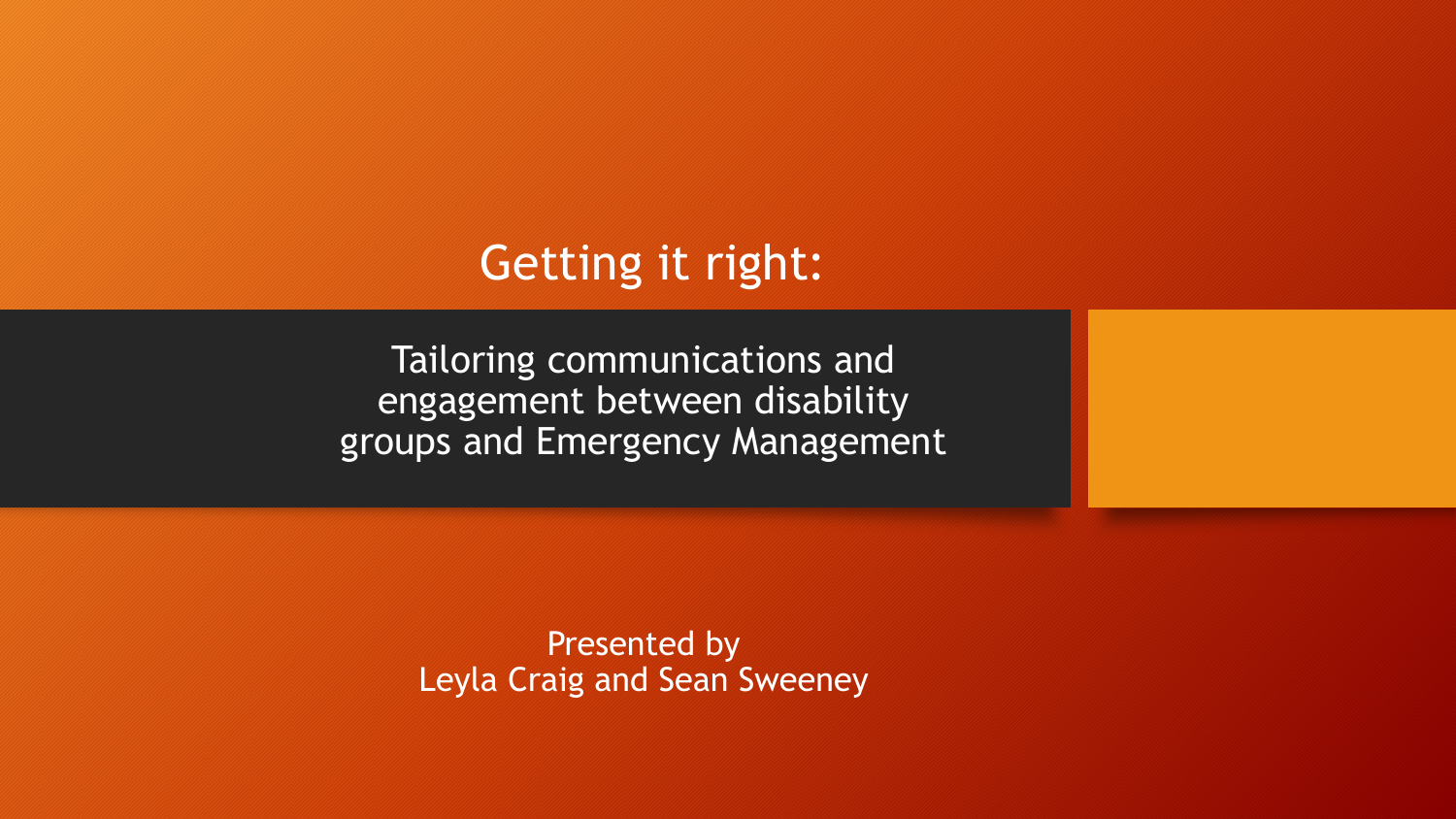# Introduction

• **Involved in local and international research projects on disability inclusion in disaster risk reduction**

• **Past Australian Red Cross volunteer in the Philippines**

• **PhD Candidate at University of Sydney**

• **Working in Disability Inclusion with Fire and Rescue NSW**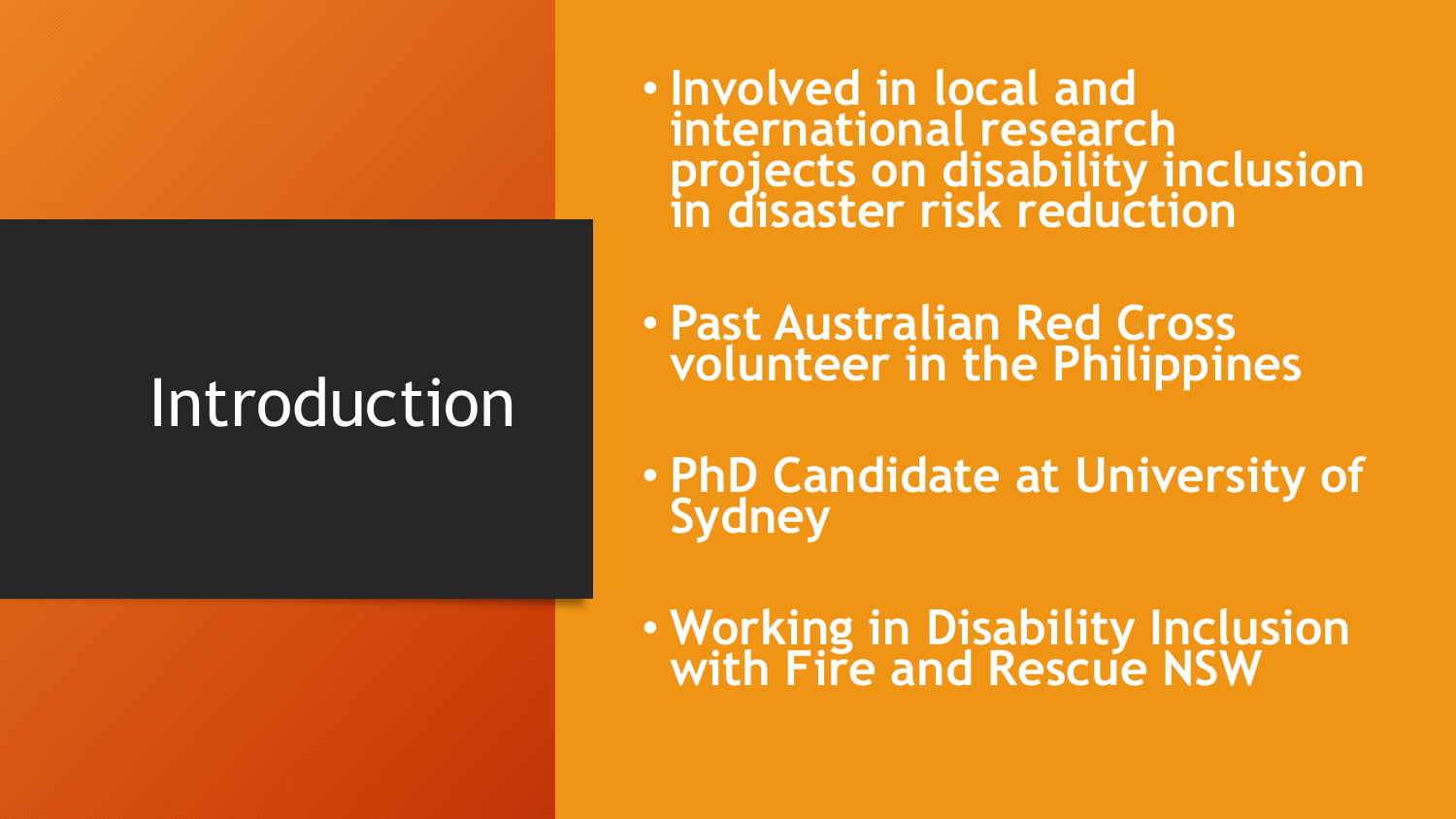

UNESCAP (2017) states people with disabilities are *4 times more likely* to die than those without disabilities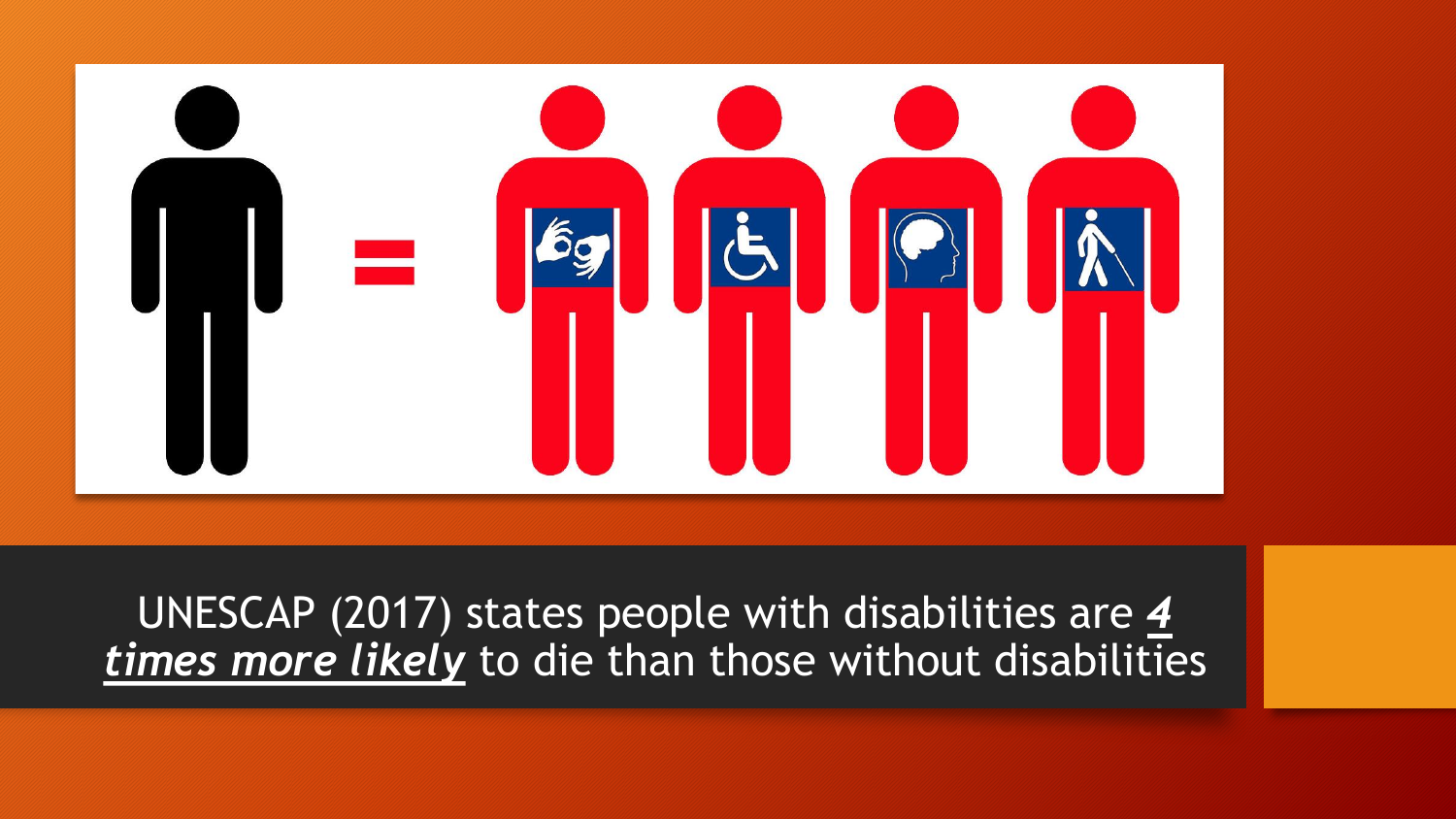# **Research**

- **Many researches on people with disabilities and emergencies**
- **First research Deaf Communities documented in 2003** 
	- ➢**Fear of being unprepared**
	- ➢**Poor information dissemination**
	- ➢**Lack of education on emergency preparedness**
- **18 years later, this problem still exists worldwide, including Australia**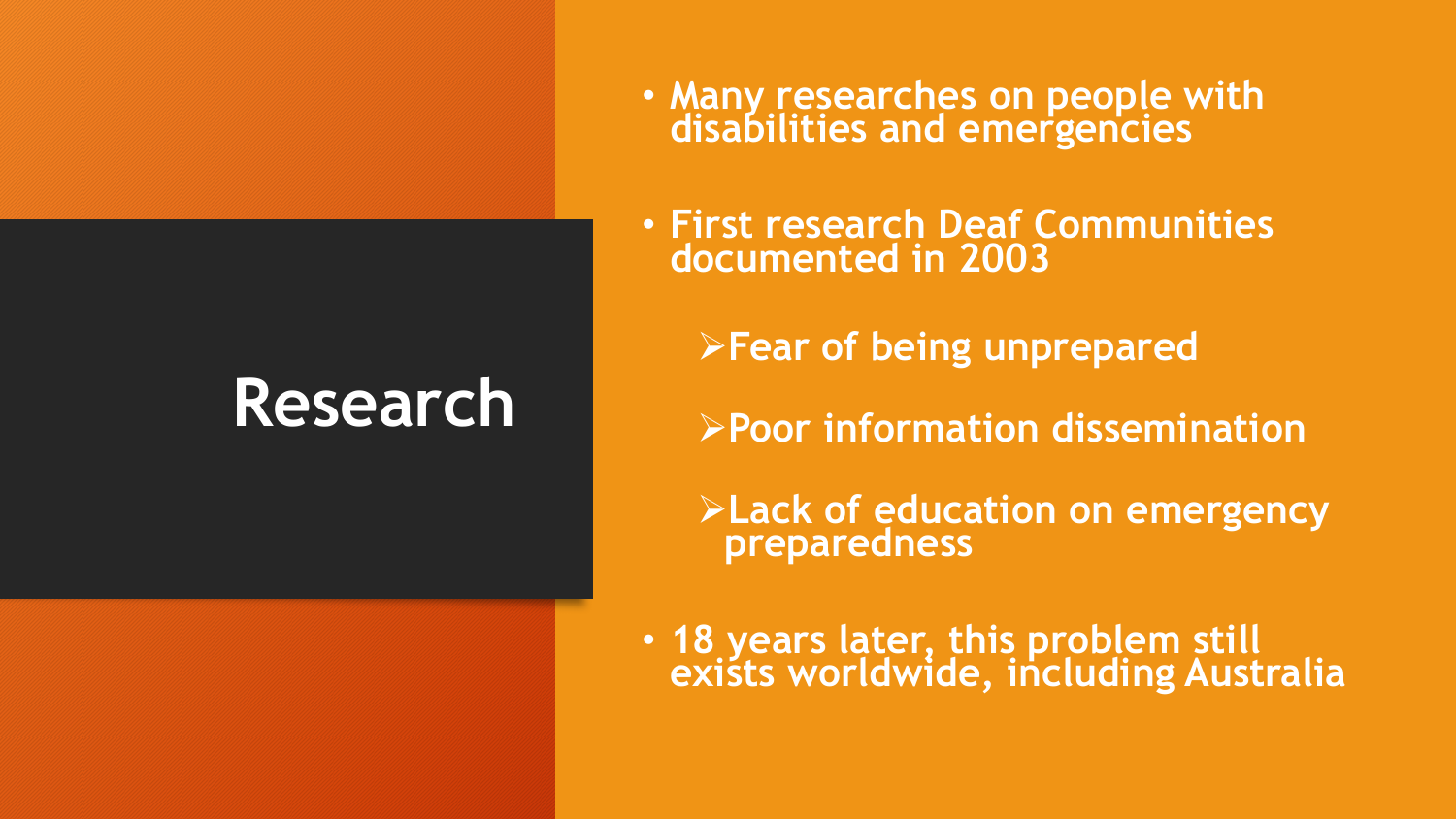**Increasing the Resilience of the Deaf Community of NSW to Natural Hazards and Disasters**

**Emergency information and messaging data collected on:**

• **Identifying Deaf Communities' needs;** 





• **experiences from past disasters, and**

• **what access and opportunities they would like to see improved in the future**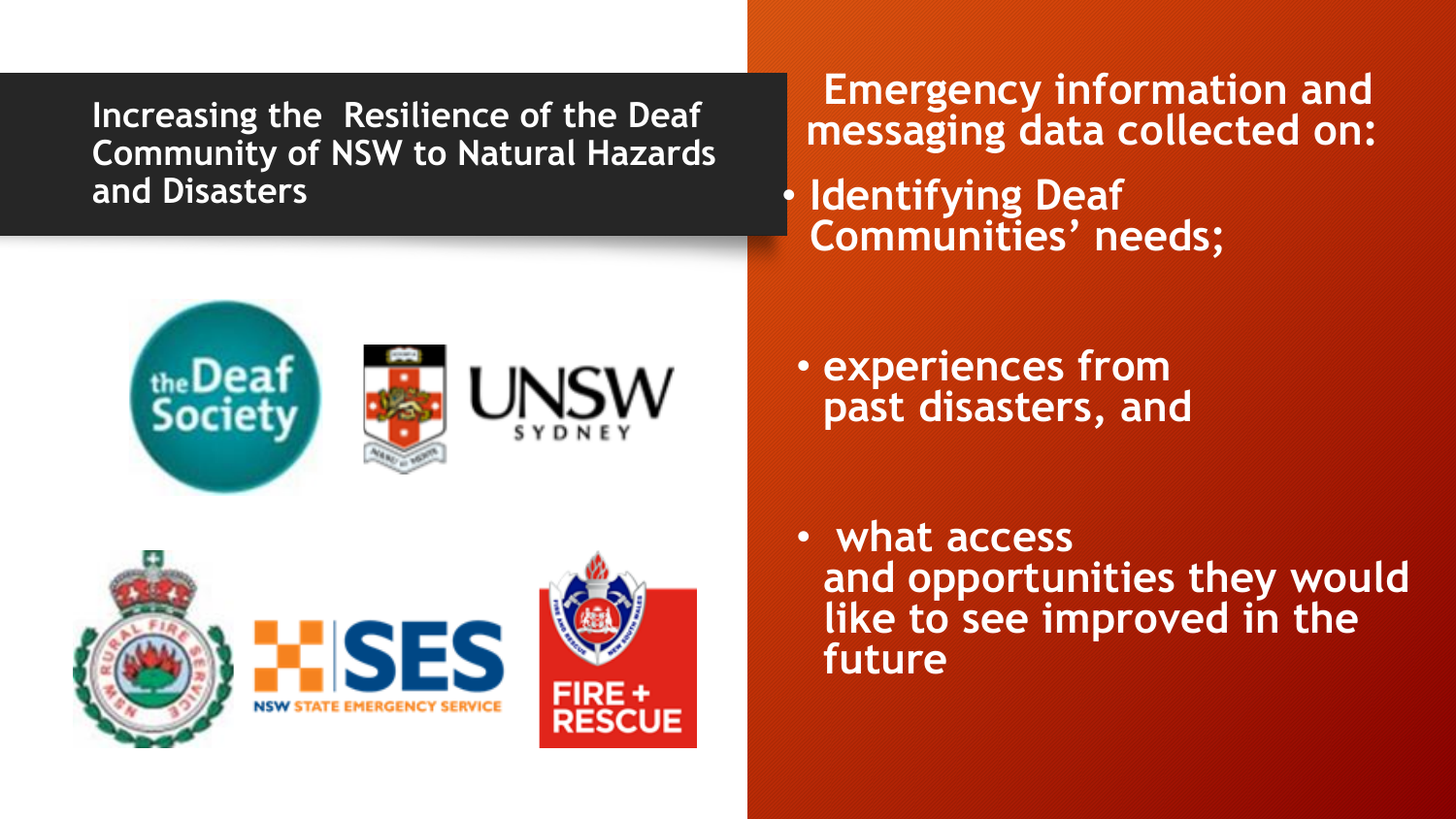" 80% receive none at all." Only 20% of deaf people around the world have access to education while

World Federation of the Deaf, 2021

Limited to no Auslan (Australian Sign Language) support in schools affects d/Deaf and hard of hearing Australians to experience exclusion and isolation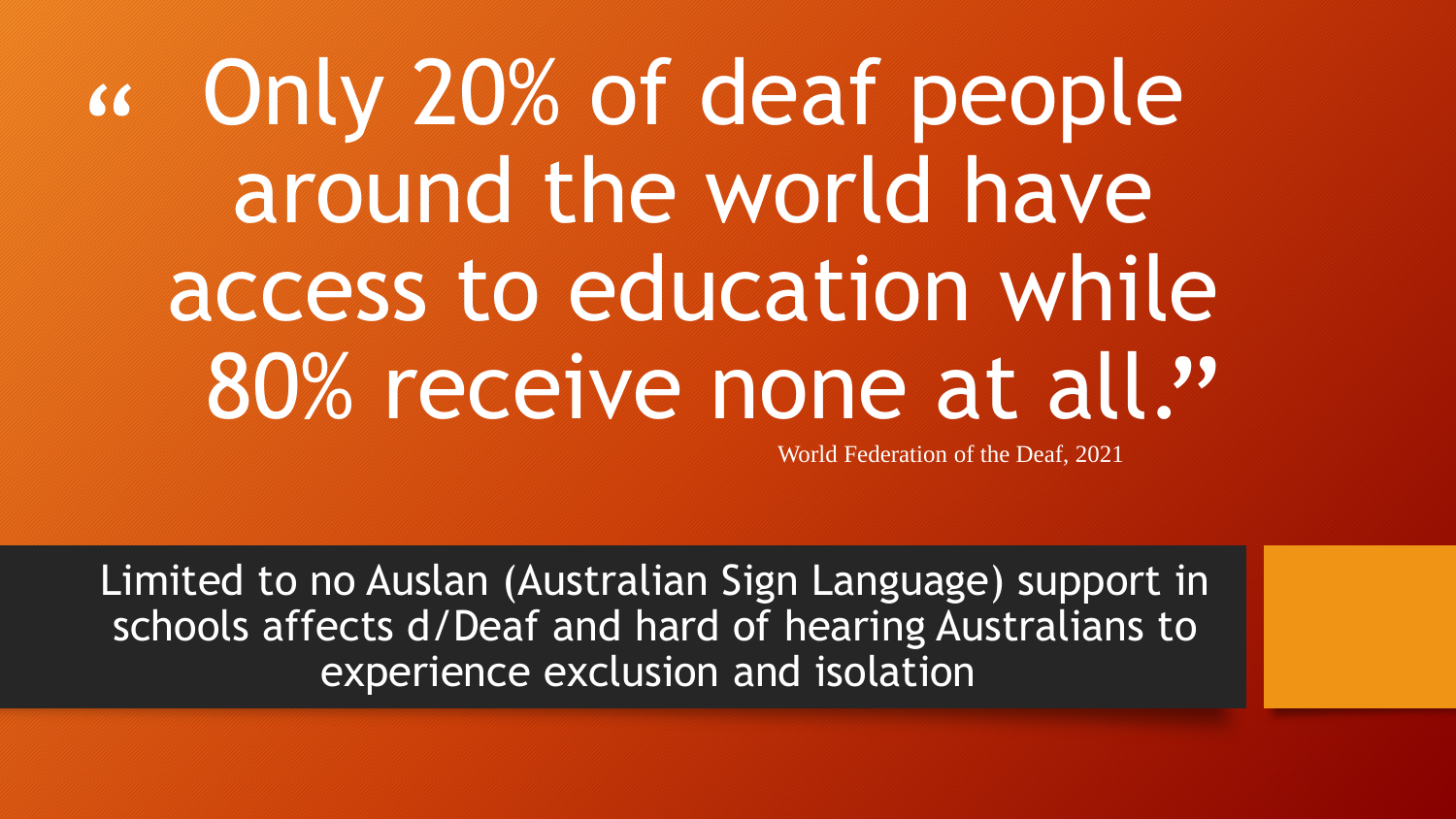" **Disaster Literacy…**'an individual's capacity **99** to read, understand, and use information to make informed decisions and follow instructions in mitigating, preparing, responding, and recovering from a disaster'

Brown et al, 2014

There are disaster terminologies that d/Deaf and hard of hearing people do not always know or understand.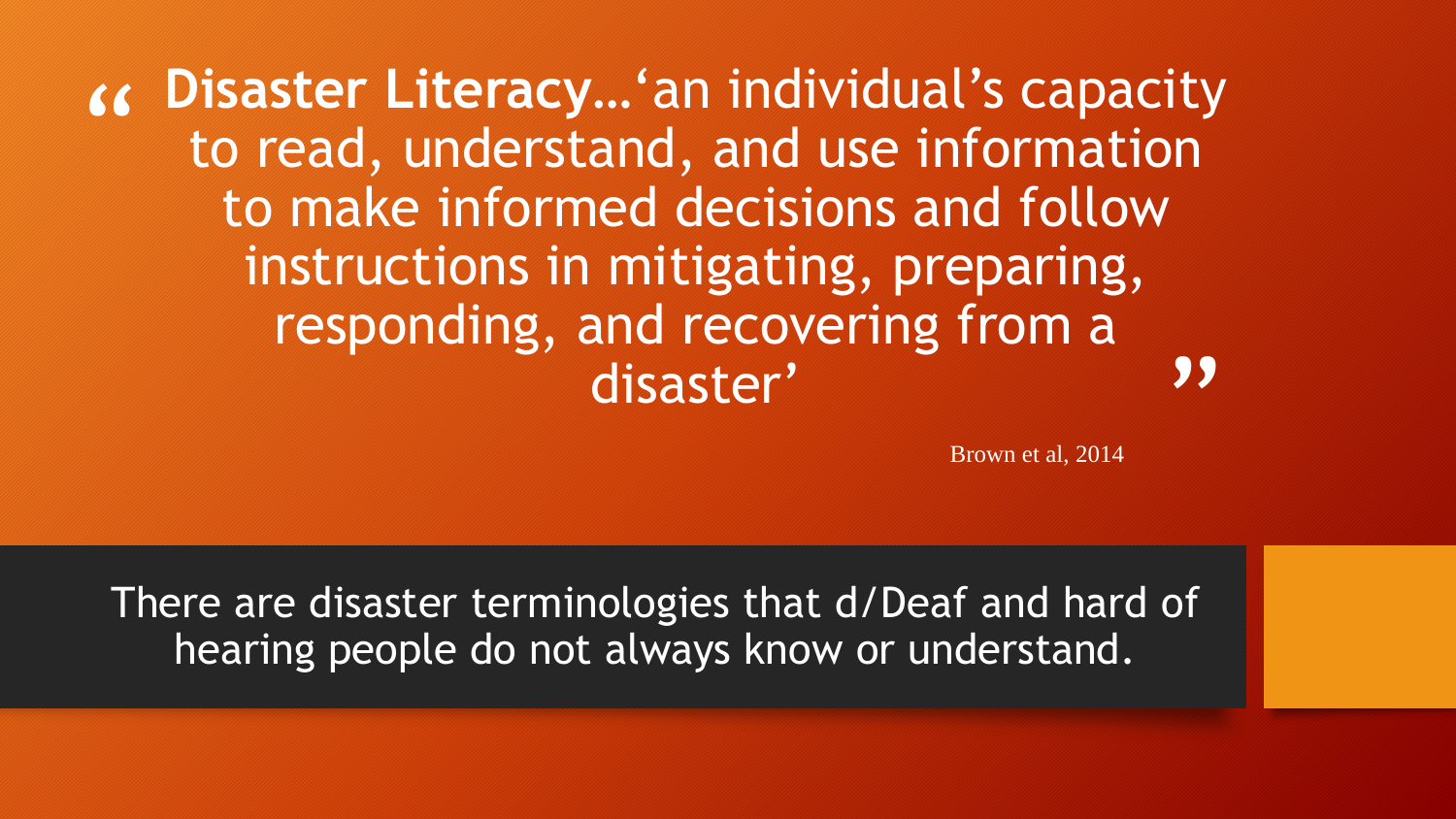#### **Common Communication Barriers in accessing to:**

**Health, education, social and mental health services**

**Support on emergency preparedness and response**

> **Being involved in all emergency response planning**

**Disaster information in Auslan, plain English or pictures**



Figure 1: Location of New South Wales, Australia and its regions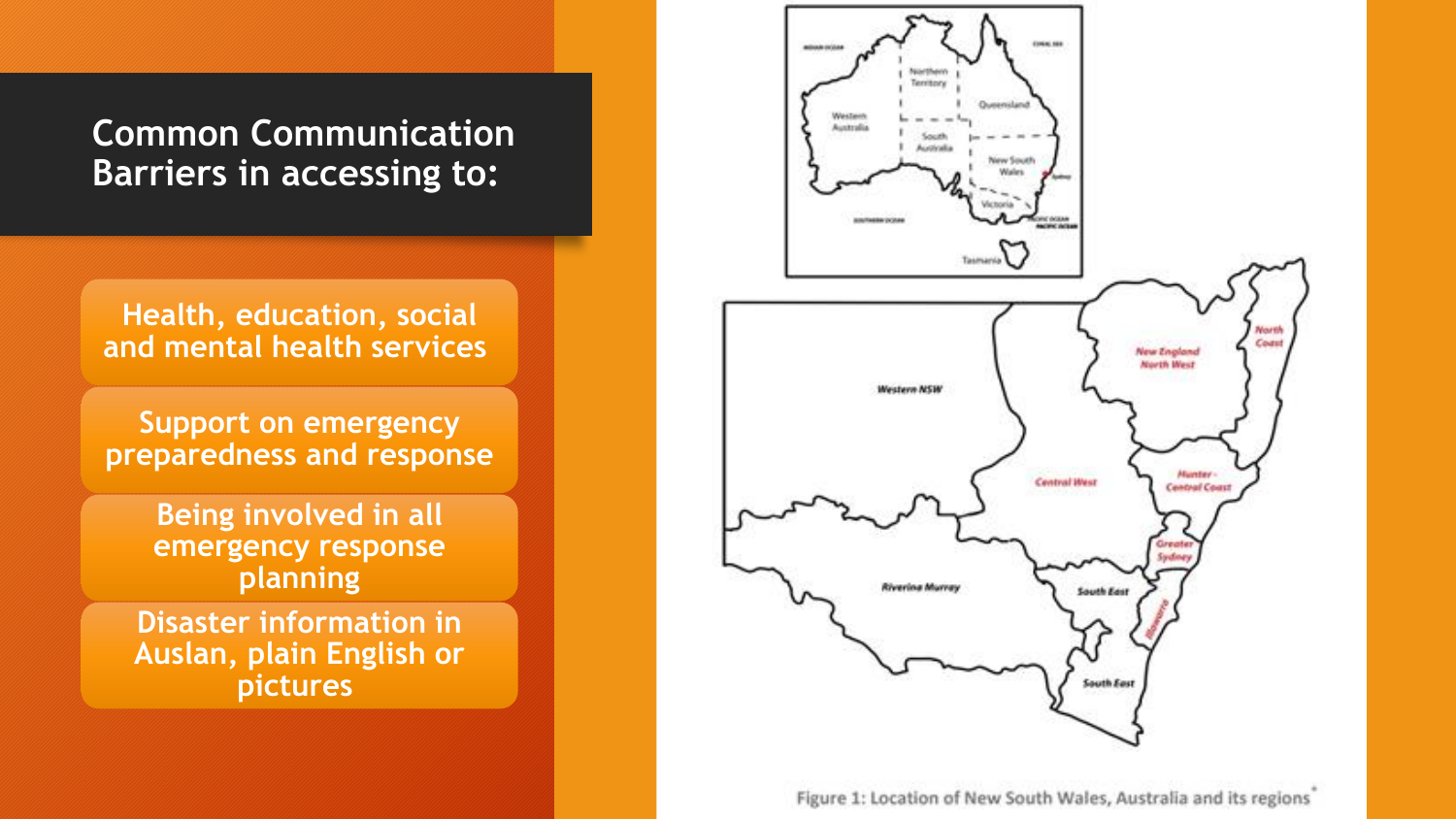- **Mismatch knowledge and skills**
- **Lack of Deaf Culture and skills awareness between both groups**
- **Communication and emergency messaging for:**
	- ➢**Deaf Community members**
	- ➢**Auslan interpreters**
	- ➢**Deaf organisations and service providers**

**Disconnects** between Deaf Community and **Emergency** Services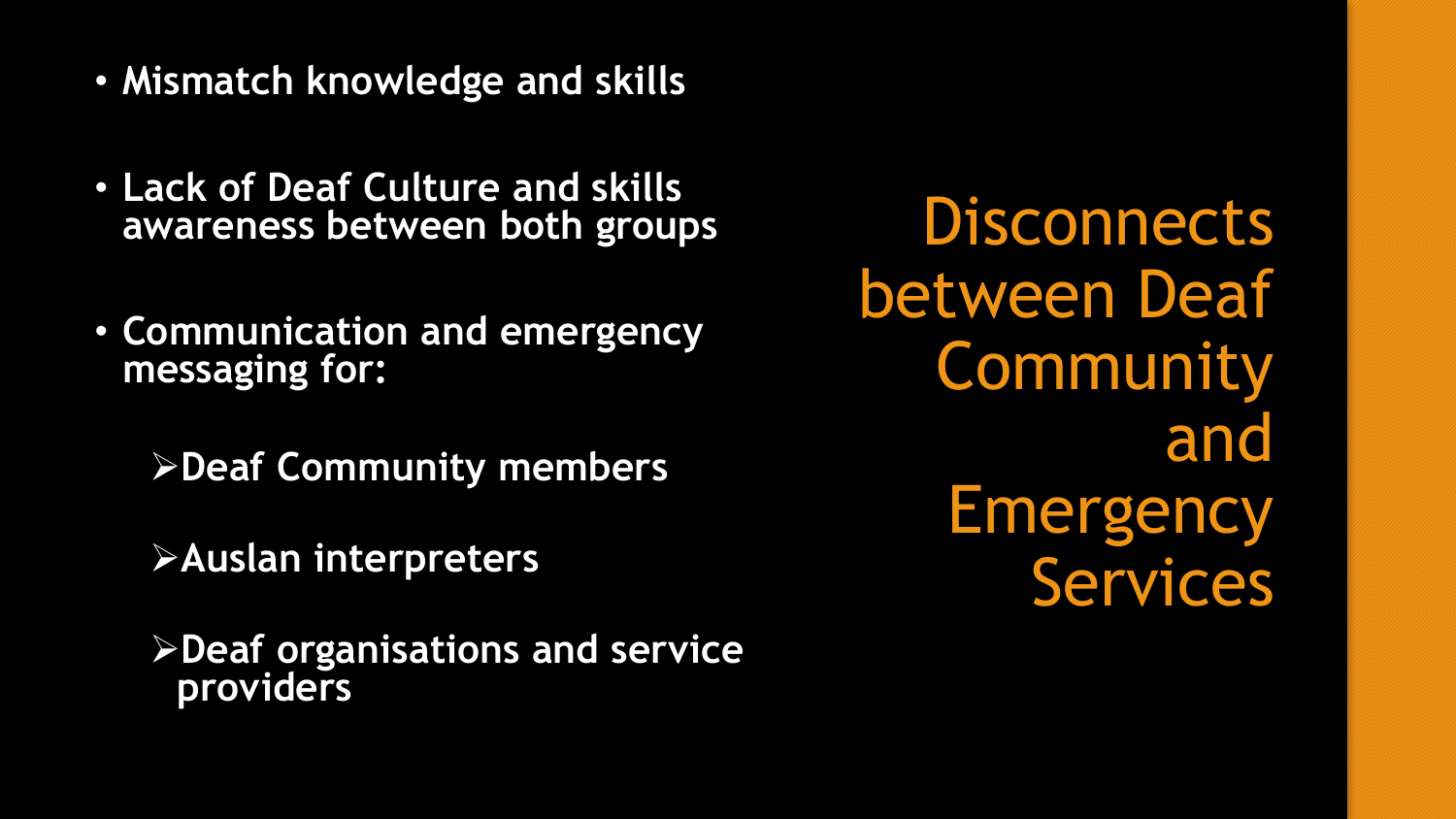### Current Practices

# ➢Auslan interpreters and captioning live on TV emergency news

# ➢Deaf and hard of hearing as emergency service volunteers

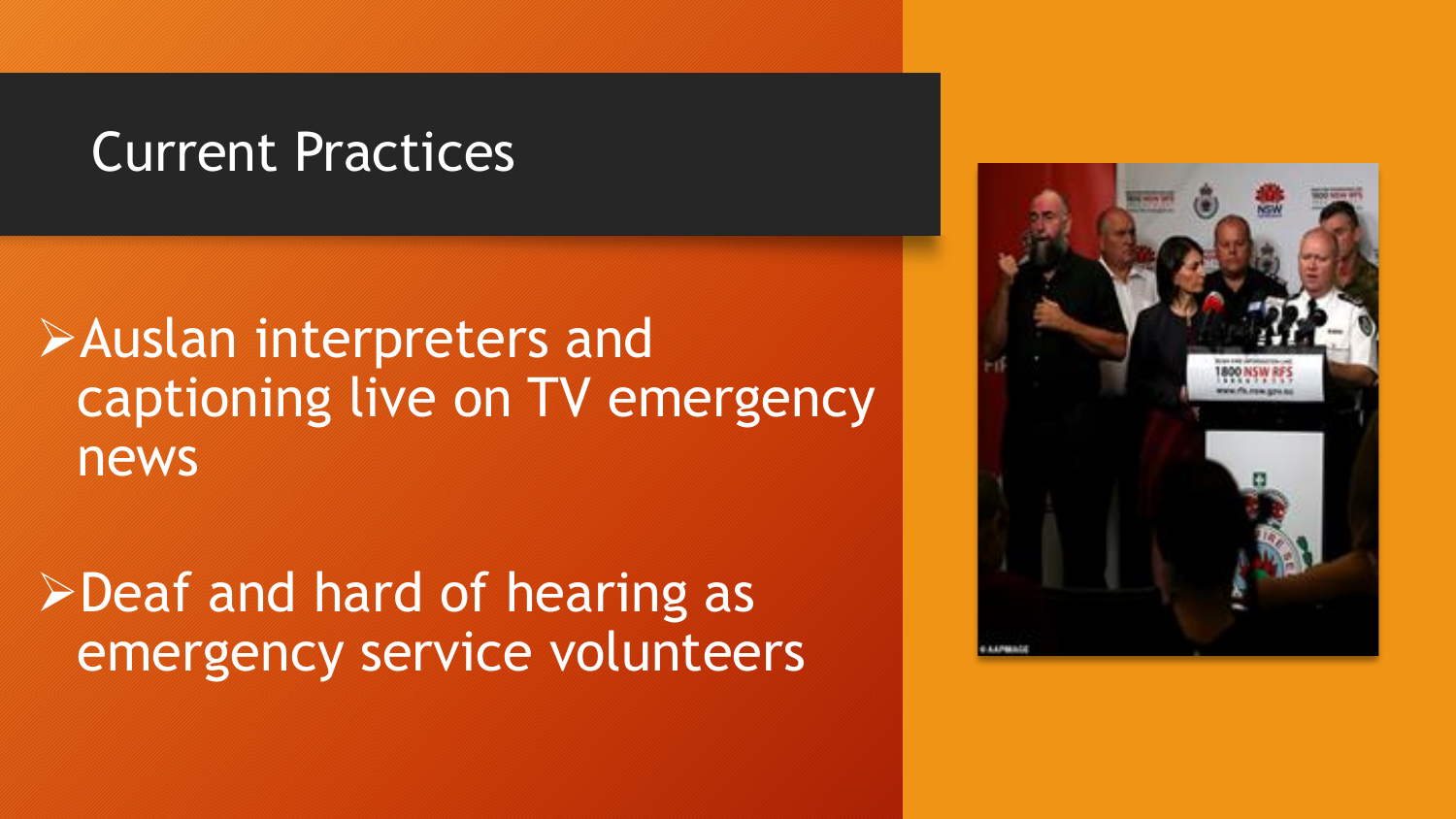#### **Example of Practice:** Disability Inclusion in Fire & Rescue NSW

- **Consultations with disability organisations**
- **Fire Safety Education and messaging tailored to different needs and abilities**
- **A Fire Safety Program for children with disabilities**
- I**nternal training for firefighters on safety visits to ensure they meet the needs of the person with a disability**

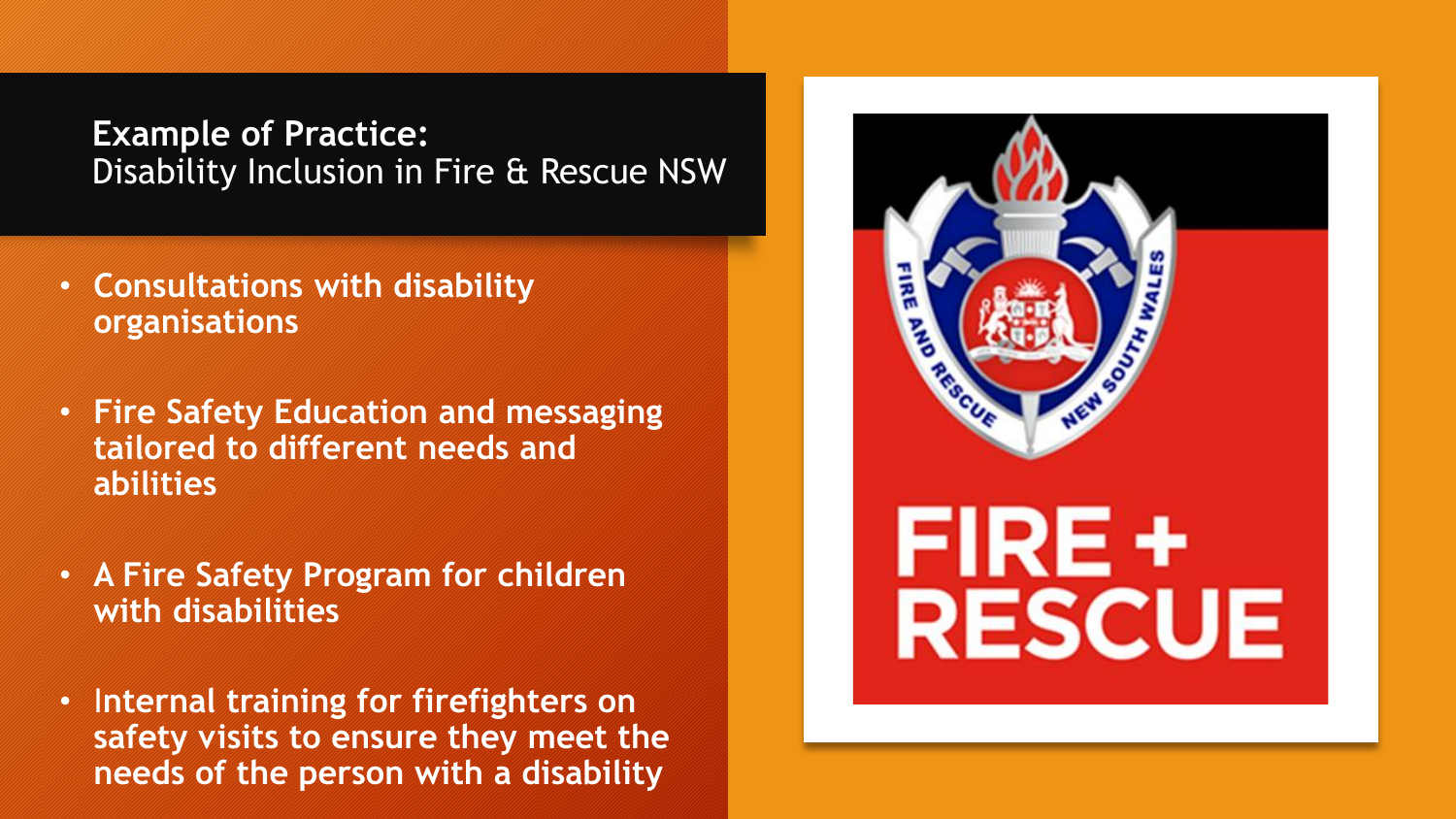### Future Practices

➢More work is needed to improve access within emergency public spaces

➢Strengthen inclusions of d/Deaf and hard of hearing people, Auslan interpreters, and Deaf organisations and service providers in all emergency planning